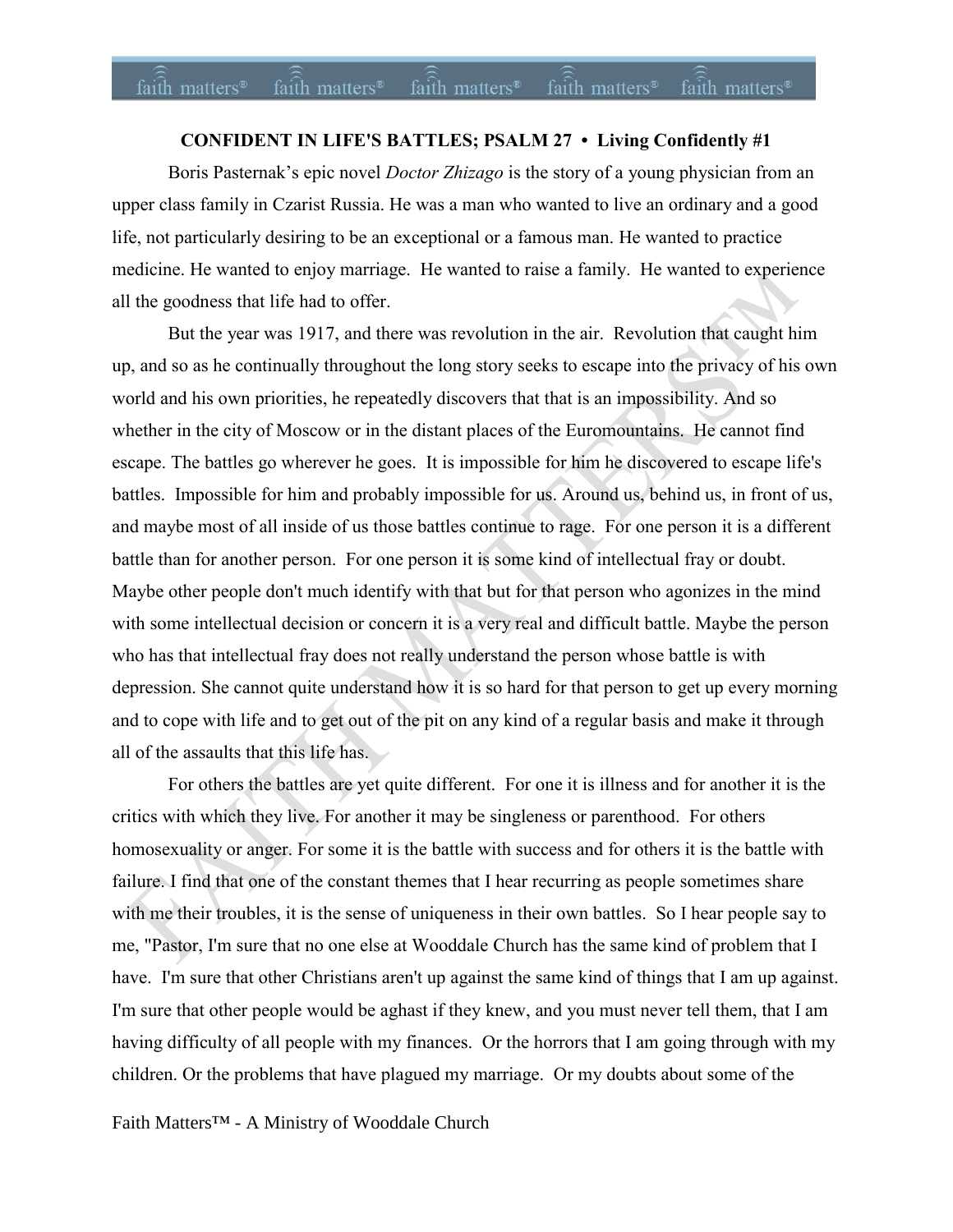cardinal doctrines of Christianity. Of all people that I should have those kinds of concerns." And each time I listen to those battles that people have I reassure them that they are not alone. Sometimes I am free enough to be able to say, "You may think this is a strange comment to make but do you know that you are the third or the fourth person this week or this month who has shared that very same concern and is facing that same battle?" That when we gather together in our services on Sunday morning there is not a single one of us who sit in any of the seats in any of the services who does not struggle with battles themselves? And then I tell them that you can run from Minneapolis to Moscow or from the Rocky Mountains to the Euromountains and you will find that everywhere you go with everyone you meet the battles still rage? Or maybe you find that almost frighteningly depressing because maybe throughout this past week the battle has been particularly ferocious with you. You have thought to yourself, "well at least I can get up on a winter morning and go to church and there find some encouragement only to walk in the door and hear some pastor tell me that everybody has problems and it seems to be the pits and difficulties for everybody that all kinds of people are struggling with all kinds of the same thing. That may sound like the bad news, but there is good news. Good news that while there is no escape from life's battles the good news that God calls us to confidence. Confidence in him through and amid those life's battles. That was the discovery of King David in Psalm 27 from which the choir already has sung this morning. He boldly declared in Psalm 27:3 'Though a host encamp against me my heart shall not fear. Though war arise against me, yet I will be confident. Oh! It sounds so easy. It is almost as if David is saying, Ah! Bring it on. Let the battles rage it makes no difference. It's okay. I have confidence, confidence in God. But the truth of it is that such confidence is seldom easy to come by and it is seldom easy for any of us and it was not easy for David. Now understand who David was. He has the unusual description in Scripture of being a man who was after God's own heart. He was an incredible man. He was a Godly and a righteous man. He was a man who penned for us much of Old Testament scriptures and Psalms. He was a man who was a predecessor in the royal line of Jesus Christ himself, and yet he was also a man who was intensely loyal to another king-King Saul. And the reward to his loyalty was that he was betrayed. He was a man who had a very close friend named Jonathan who was murdered. He was a man who struggled with a flame in his own soul of lust, and that flame when it burned out led him into adultery and even murder. He was a man who sought to be a good parent and yet whose own son Absalom turned against him, betrayed him, hated him and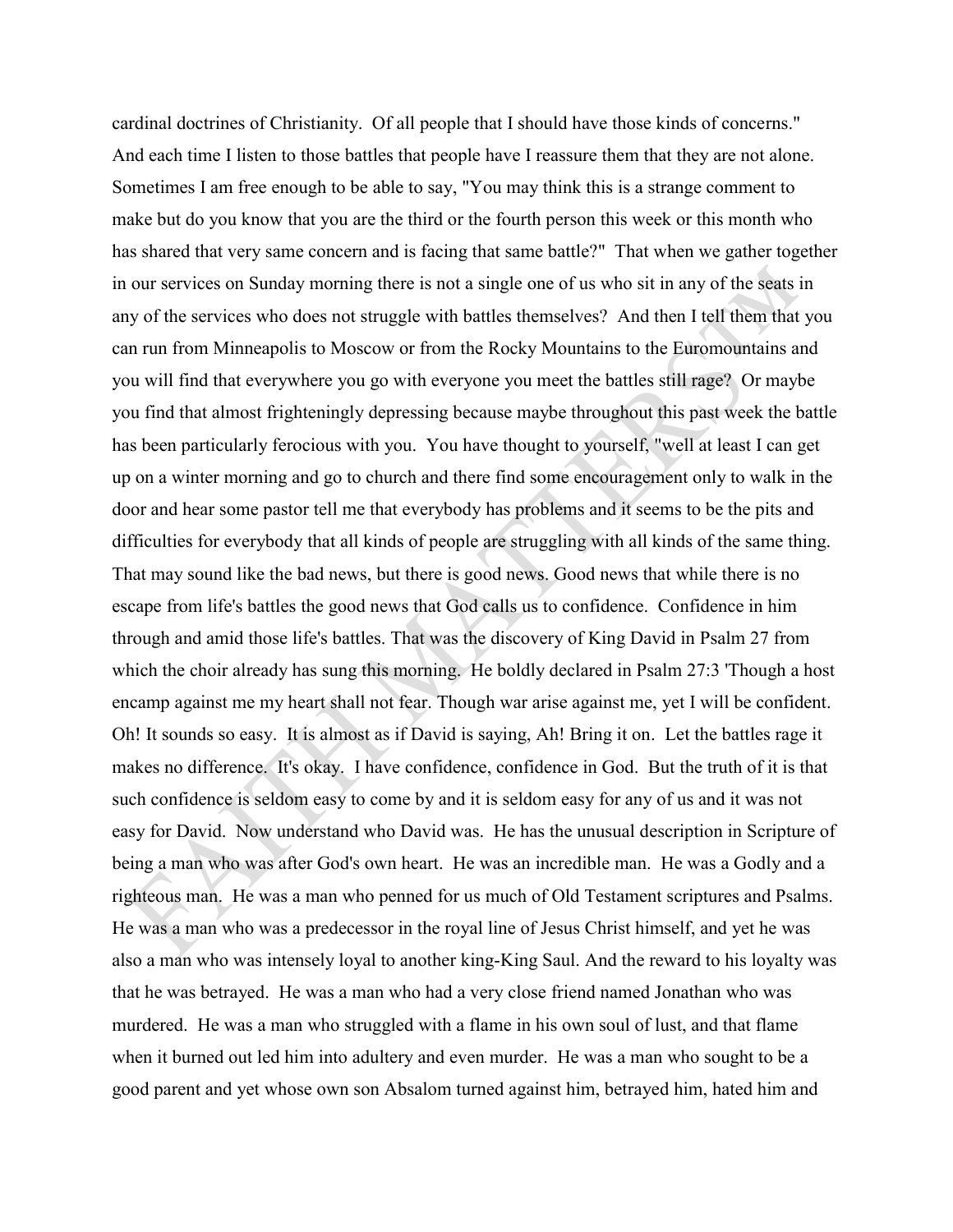divided the kingdom that God had called upon him to establish. So for King David life's battles were too fierce to speak of any kind of easy confidence. His answer to God's call for confidence is found in three prayers in Psalm 27 and I invite you to them this morning. The first of those prayers in verses 1-6 is a prayer of confidence of depending. But we need to understand what this confidence is. The Hebrew word that is translated confident in verse 3 of Psalm 27 means quite literally 'things depended on.' That's good-so, if you have self-confidence you depend upon yourself. If you have no confidence then you don't have anyone or anything to depend upon. And if you have God confidence then you are depending as on God himself. That makes sense because we understand that when we fight life's battles we usually chose to depend upon someone or something. If we get sick we contact a physician, and we depend upon the physician and the physician's medicines. When we are lonely we depend upon friendships-friendships we hope we have built before that loneliness particularly strikes. If we are threatened then we depend upon the police or upon locks or upon guns. However, history and experience tells us that sometimes the things upon which we depend turn out to be undependable. So we get sick only to find out that there is no doctor who can diagnose our illness. Or we take the medicine only to discover that it makes us feel worse instead of better. Or we turn to a friend that we thought was the most dependable of friends in the midst of loneliness there to find a friend who does not make our loneliness go away. Or, we depend upon the locks, and the police and the guns and we find out that we are assaulted nevertheless. What are the alternatives that are left then to us? If we cannot have confidence in other people or other things we can become desperate as many people have and say then there is no confidence. All I can do is live in fear. There is no one/nothing that is worth depending upon. Or, we can turn to God's confidence and depend upon God. That is whom David chose. And so, the first six verses of Psalm 27 are David's written response-written by the way in music. As someone said to me after \*Gordon Boor preached last Sunday morning, "Does this mean that you are going to be singing in sermons from now on?" I told him, "Only for humor and not for effect." I'll not sing for you the first six verses but David in all probability did sing them. Writing not only the words but the music. How did confidence sound when he sang it? Well, he sang, "The Lord is my light and my salvationwhom shall I fear? The Lord is the stronghold of my life-of whom shall I be afraid? He sang, God is great. If God is good enough to show me the light of his revelation, if he is good enough to save me from the snatches of hell, any God who can do that is stronger than anyone who can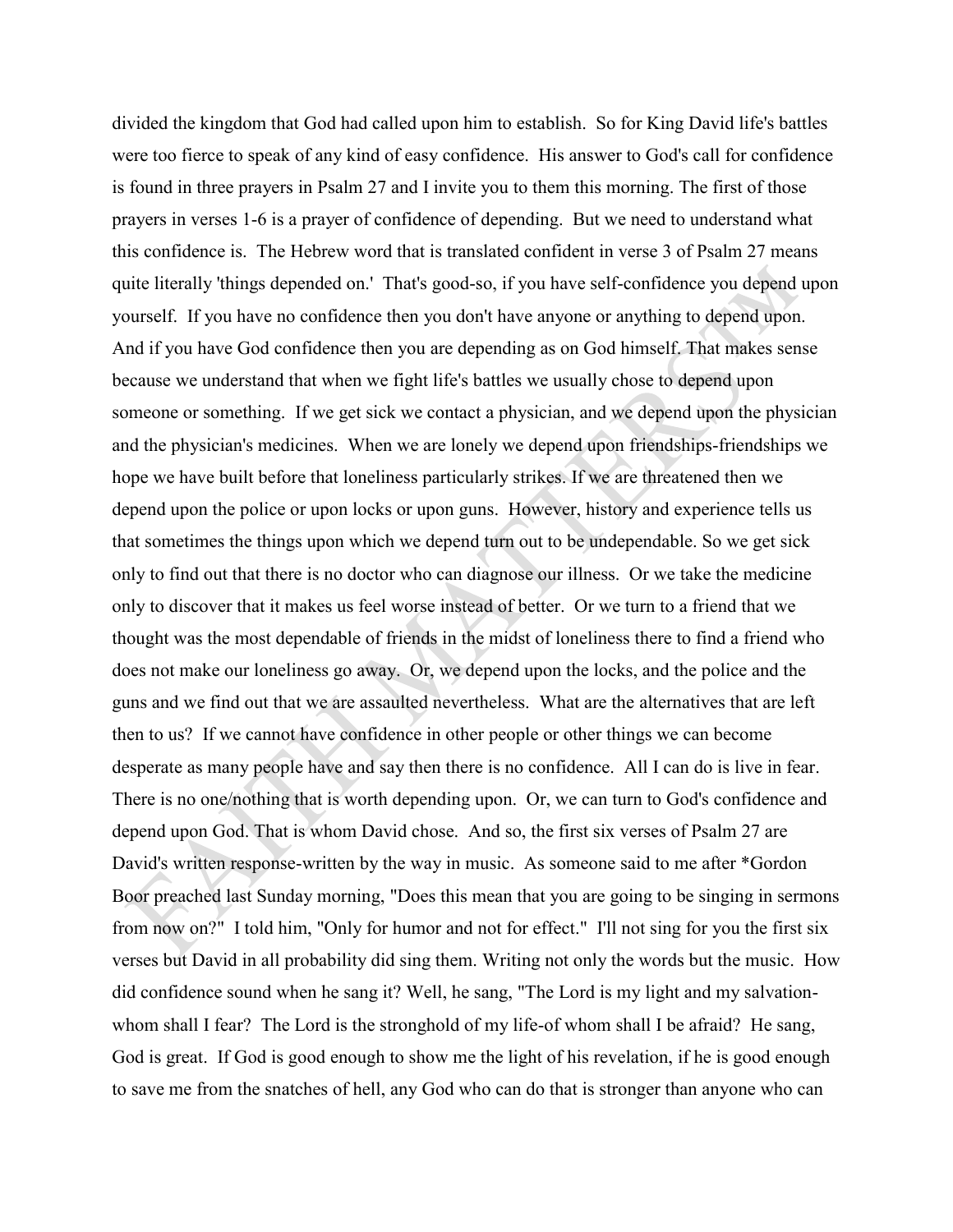scare me, so there is no one who can frighten me. He sings on, "When evildoers assail me uttering slanders against me, my adversaries and my foes they shall stumble and fall. David concludes, "Look it is me against them. And when the bad guys come after me I have the confidence in God they will lose. You'll see. They will find out in the long run that they will stumble and fall in the race. The host encamp against me. My heart shall not fear; though war arise against me, yet I will be confident. He says, "when my enemies surround me and even if there is war against me. I'll depend upon God. And when I depend upon God I can be absolutely confident. One thing I have asked of the Lord, that will I seek after, that I may dwell in the house of the Lord all the days of my life, to behold the beauty of the Lord and to inquire in his temple." Remember that at this point in history the temple in Jerusalem had not yet been built, so David speaks not of some physical building but he speaks of the presence of God himself. And he says that you can take all that the world has to offer good and bad and you compare that to the privilege of living in the presence of God in this life and forever in another life and that is better than anything good or bad that this world can possibly give. "For he will hide me in his shelter in the day of trouble. He will conceal me under the cover of his tent. He will set me high upon a rock. He sang I know my God and he will take care of me." He'll take care of me no matter what. And now my head shall be lifted up above my enemies round about me and I will offer in his tent sacrifice with shouts of joy. I will sing and make melody to the Lord." David concludes that no matter how things may temporarily appear he is an ultimate winner, and so he will sing to the Lord. Now that is how confidence sounds when David sings it. What does it do? What does it do for David and what does it do for us. Well, I'll tell you that kind of confidence sets us free. Sets us free from fear. It is confidence in God that determines the ultimate outcome of life's battles. It is a marvelous, marvelous experience. Ah! It does not mean that life's battles disappear. It does not mean that they do not have to be fought. They will still rage, but what we must do is utilize the resources that God has given to us. That may be the medicine. That may be the physician. That may be the lock upon the door. That may be the friend in time of loneliness, but the point of it all is that God is the one who gives us the confidence for the ultimate victory and peace. This past week I reread some of the sections of Dr. Helen Rosevears\* autobiography He Gave Us a Valley. Some of you will remember Dr. Rosevear the British physician that missionaried to what was then the Belgian Congo in Africa. She ministered here a couple of years ago on a Sunday morning; in fact, we even rearranged our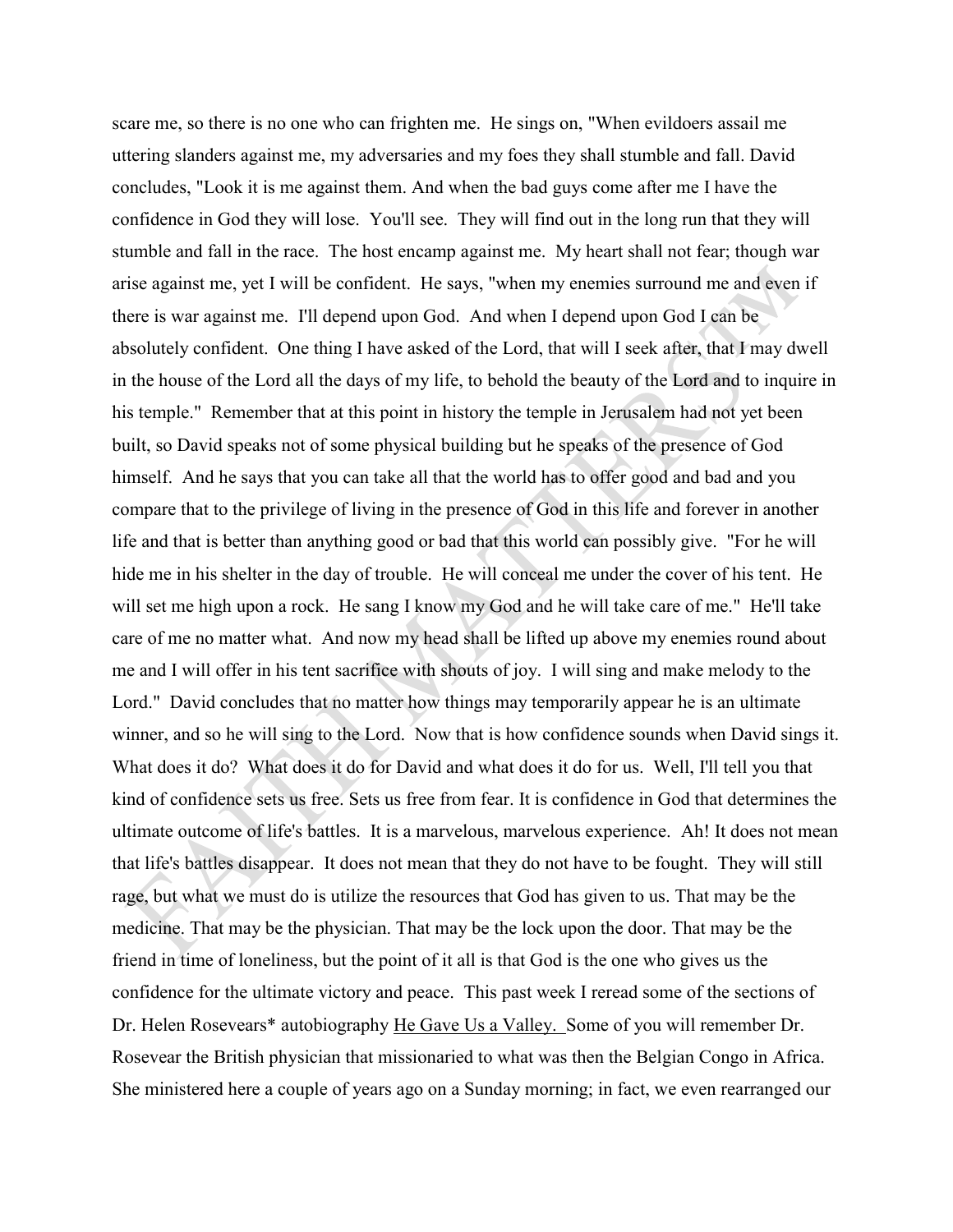service schedule to accommodate her schedule. She is an amazing, amazing woman. A missionary to the Belgian Congo now Zaire, during a particularly vicious transition time as that country moved from Colonial rule into it's own independence. Helen Rosevear as you can quickly tell from meeting her or reading her story dearly loved her people. She was incredibly faithful to God and sacrificed a significant career as a physician in England in order to meet the needs of the people in Africa, and they turned against her. The rebels came in and they imprisoned her for five months. They beat her. They chipped her tooth right in the front. They bloodied her. They assaulted her. They raped her. Finally she got afraid and she went back to England for a year. And then she faced what for her I am sure was the most difficult question of her life. In the second chapter of her autobiography that is called 'Am I willing to return? She tells how she goes through the struggle, the decision of going back to where all of these things happened. And she explains how she became convinced of the truth of Romans 8:28. That in everything God works for good with those who love him. And so she went back and returned to Africa in March of 1966. Now to me at least that seems to be the epitome of confidence in life's battles. She depended not upon what she could do but upon what he could do. She depended upon the Lord. Now if I am right we've all got those kinds of battles. You've got them and I've got them. People against us. Problems. Decisions. Difficulties. Maybe the words of David seem particularly applicable. Maybe the armies do surround you. Maybe the wars are wounding you. Well you pray? As David prayed. "Though a host encamp against me my heart will not fear. Though war arise against me yet I will be confident." Ah! But there is more to David's song. He does not stop his singing with verse six, he goes on. And let me tell you that some Bible scholars find the second six verses such an unbelievable contrast to the first six that they have concluded they could not have been written by the same man. No one who has the confidence in God that is described in Psalm 27 1-6 could possibly utter much less write the things that are in the next six verses. Because while the first six verses may be a prayer of confidence depending upon God the next six 7-12 are the song of a prayer of uncertainty and doubt. Now we defined confidence a couple of minutes ago as what you depend upon, and we also ought to define doubt. Understand that doubt is not unbelief. When you doubt something it does not mean that you have disbelief in that thing it means that your belief is wavering. That there is hesitation. That there is indecision. I'll tell you doubt in some ways is one of the most vicious things that we face, ugly, horrible. It can cripple us. Kill us. But doubt is also absolutely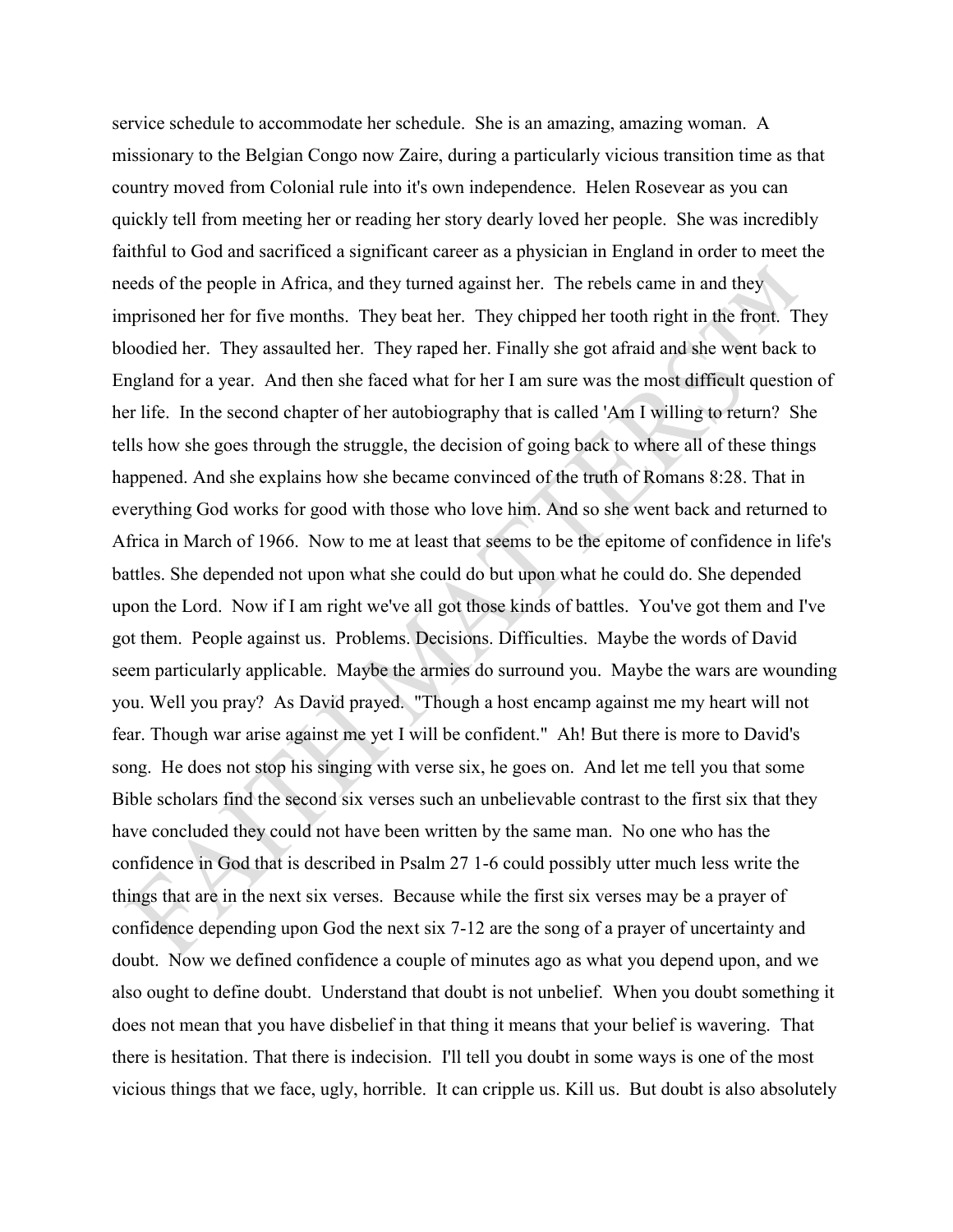a normal part of human behavior. What happens is a lot of times we cover our doubt. We say it is a sign of weakness. You know-I wouldn't want anyone to know that I have these kind of doubts. That I am unsure. The coach tells his athletes if you go into the game and you have doubts that your going to win, that will become a self-fulfilling prophesy and you will probably lose just because you had those doubts at the beginning. The same thing might be true of Christians. We think of ourselves that if we start to doubt some Christian doctrine maybe that is a sign that we don't even have salvation. And that is particularly frightening in its eternal consequences. Or if you start to doubt whether you ought to marry your fiancée maybe that will be misconstrued as a lack of love. Yes, there are problems with doubt but we all do it. Even David did it. David the mighty warrior. The man after God's own heart. The sweet psalmist of Israel. The forefather of Jesus Christ-doubted. And he declared his doubts. He writes, he sings, "Hear O Lord; hear O Lord when I cry aloud, be gracious to me and answer me. He doubted the confidence that he just described. What he said in verse 3 now in verse 7 he doubts whether it is true. Thou has said, "seek ye my face! My heart says to thee, thy face Lord do I seek. Hide not thy face from me." You see his worries? He's afraid he will get out there in the battle and then when everyone is around him-when the spears are flying and the horses and chariots are attacking he is wondering if God will then hide. And just leave him there right in the middle of the battle to fight it all by himself. He sings on-Turn not thy servant away in anger. Thou who has been my help cast me not off. Forsake me not O God of my salvation. He fears that the God who saved him in verse 1 is the God who is going to give up on him. Quit on him. Forsake him. "Teach me thy way, O Lord; and lead me on a level path because of my enemies." David wants to go the right way. He knows. He is a smart man. He is a Godly man. He knows that many times in life there is a good way and a bad way and he clearly wants to choose the good way, but he prays something that I have prayed and I guess that you pray too. And that is God make it a level path. I'm tired of the ups and downs. I tired of the bumps and the ditches. I'll go the right way but God smooth it out for me. Make it a level path. Teach me thy way O Lord, I'll go the right way and lead me on a level path, because of my enemies. It is hard enough as it is but don't make the path bumpy or difficult. Give me not up to the will of my adversaries; for false witnesses have risen against me, and they breathe out violence. He is saying-God-God make me a winner and not a loser in the battle. Hey! What's has happened to this guy? This is the guy who is shouting about confidence and believes in God and is going to win the battle and the victory and sings the song with the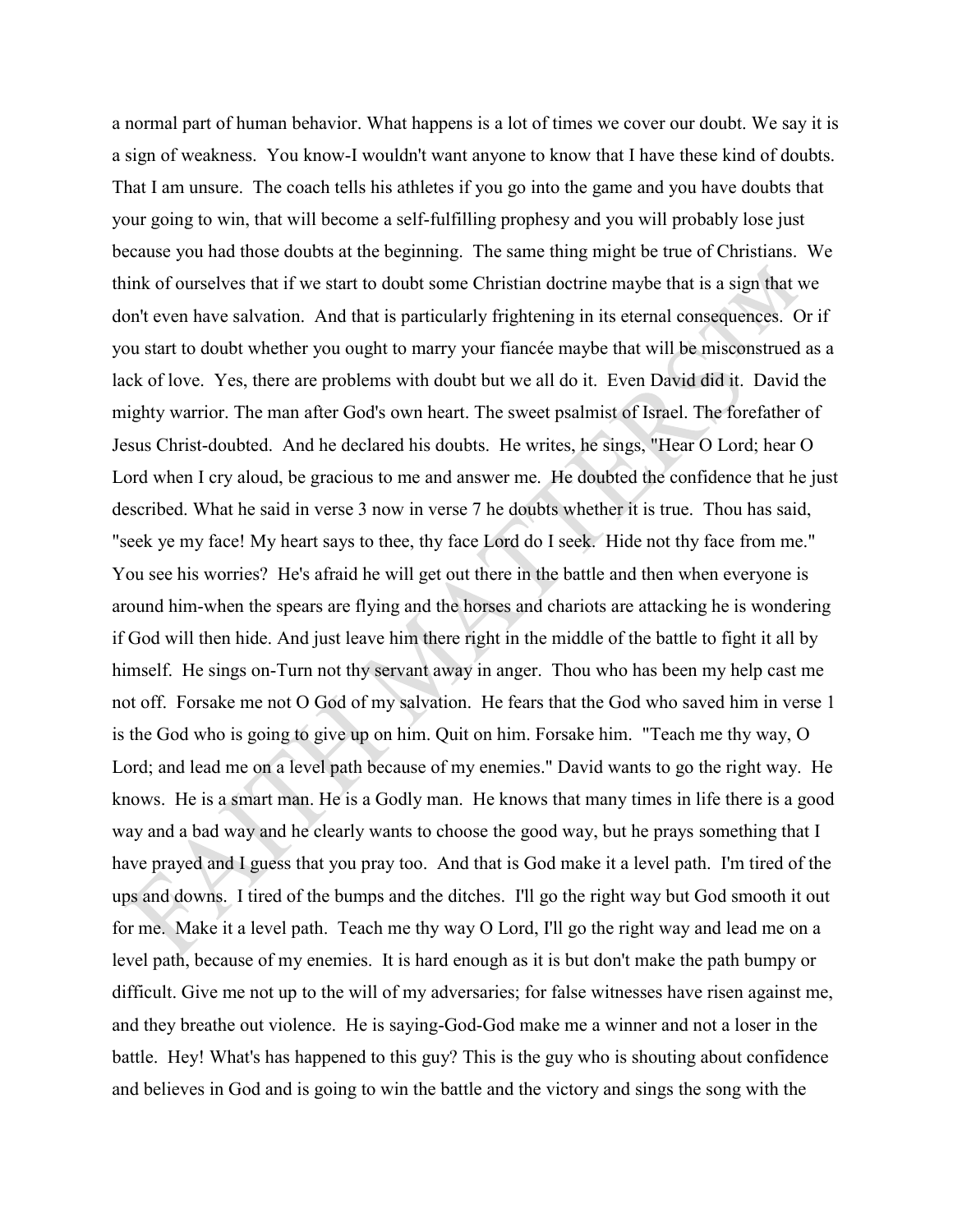choir that is sung this morning-and in fact wrote it. Now he has all these doubts. Where did his confidence go? I mean is he some kind of a hypocrite? He says one thing one minute and another thing another minute. Or has he lost his faith? Or is he just like us? Do we not one moment quote the verses, claim the promise, have confidence in God and then like David in the very next moment speak the words of uncertainty and fear and pleading? Now, I'll tell you I find neither failure nor hypocrisy in the honest prayer of uncertainty, but rather there I find the reality of human frailty. I find the painful response of those whose battles are particularly difficult. I find not a lack of faith, but I find the truth of faith that's under stress. Now hear me, my fellow Christians. Don't deny it. Don't ignore it, those uncertainties that come when life's battles rage. Understand that just because you or I have our doubts or uncertainties does not mean that God will crumble under them. Just because we cannot quote his promise or wonder if it will come true does not diminish the impact nor power of that promise. God is strong enough to stand up against any doubt that either of us could ever muster up. God is strong enough to keep his promises even when we are unsure of them. We ought to speak the doubts and our prayers of uncertainty and we ought to discover there a God who understands and a God who intervenes and a God who amazingly and miraculously transforms doubt into courage. That is what happened in David case. So he prays a third prayer at the end of Psalm 27. This is a prayer of courage. Of decision. He has made the decision to believe in spite of his doubts. See faith and confidence don't just automatically appear and then chase the battles away. They are the results of decision, of choice. Like David we must chose between confidence which depends upon God and doubts which depend upon us. So David courageously decides to believe and he sings in verse 13. "I believe that I shall see the goodness of the Lord in the land of the living!" He has decided. Decided to believe God for a good outcome that cannot be presently seen. And of course, that is exactly what faith is. He has decided that he will no longer operate on the basis of apparent circumstances but on the basis of divine confidence. What's changed? Nothing has changed. God hasn't given him any new promises. God hasn't changed the battle. He has no fewer critics. The dangers have not been dissipated. All of those circumstances, all of those promises are identical in the first six verses and the second six verses. The difference is in David and what he decides in the last two verses. He has courageously decided to depend upon God in confidence. And for him it is a life transforming difference. For us it is a life transforming difference. Because when we are weary of the battle of life. When we think that we cannot stand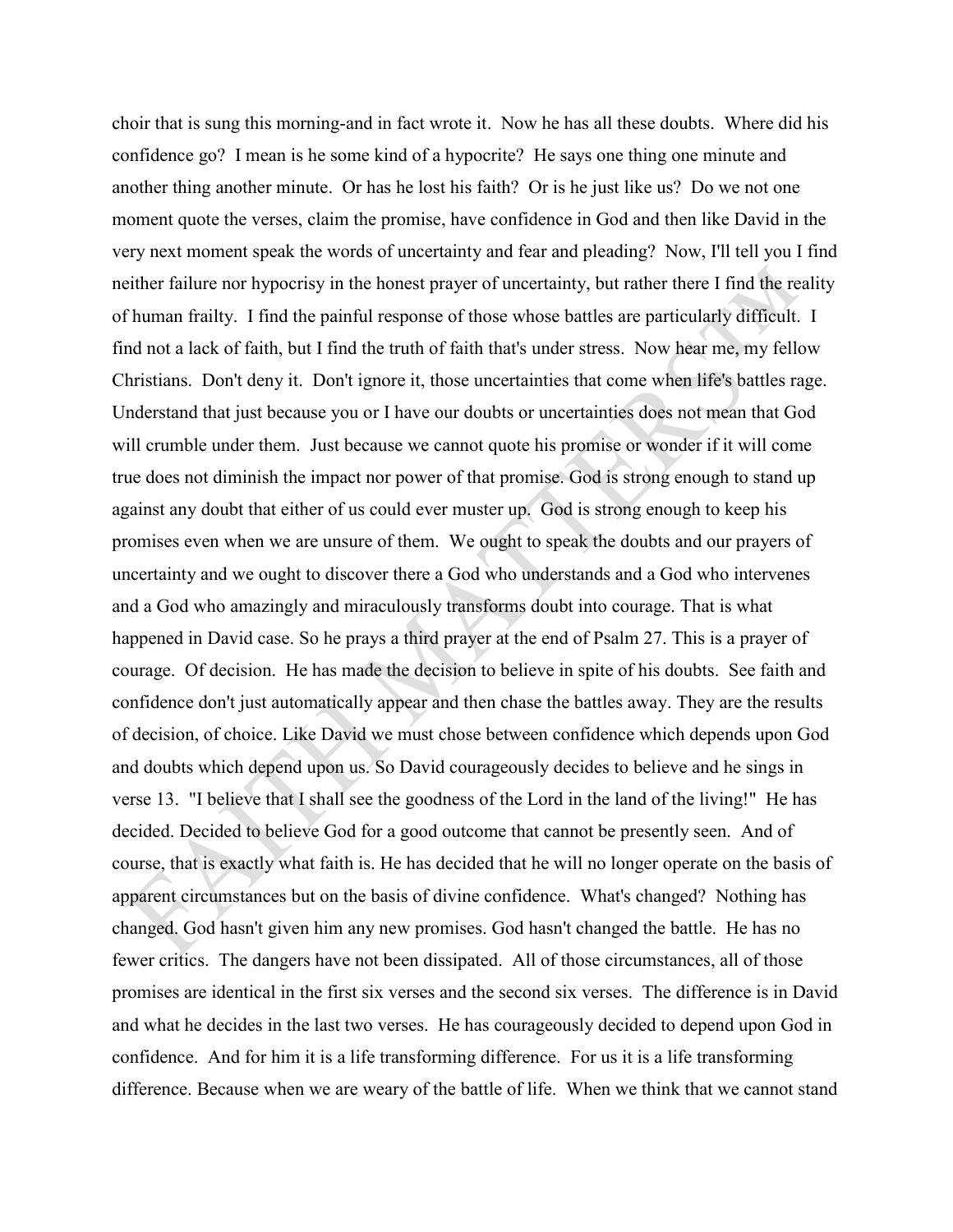up under it any longer, when we are crumbling under the doubts that is precisely the time to courageously decide to put confidence in God. Mostly because there is no place else to go. To put confidence in God and to depend upon him. Go back to verse one and say, 'if this God can save me, if he can cast the light and bring the salvation then there isn't any one or anything to fear.' I will decide to have confidence in him in spite of my doubts. That was David's decision. That and the decision to wait in spite of the pressures. Maybe his second decision was even more monumental than his first. He decides to depend upon God not only for the ultimate outcome. I think that is hard, but that is comparatively easy-when we turn to God and say: "God it is tough but I know in the long haul you'll make it good." But it is something else to sing what David sings at the end of the song. "Wait for the Lord; be strong, and let your heart take courage; Yea! Wait for the Lord." Oh how hard it is to wait. When unemployed it is particularly hard to wait. When you don't have a job and you go through the struggle and you turn to the Lord and you say, "God I have confidence in you. I believe that you will bring me the right job. I'd like it this week. I like to get a call back on one of those applications-now Lord. I don't want to wait. Or when wanting a baby you go to God and you say, "Father I have confidence in you. Even though we have waited so very long and no child has been born. God I have confidence in you that you will do what right and I am going to trust you all the way. Lord it sure would be nice to have a positive pregnancy test by the first of the month." Or, or when the battle is financial. To say: God I just think I am going to break under this. People are demanding payment. I can't make ends meet. I don't know how to put it together. Everything that I do seems to get me deeper into the pit. I don't know what to do. God I am going to have confidence in you because I can't depend on anyone else. I will trust you entirely. But Lord you know the Readers Digest Sweepstakes that I sent in Monday morning would be great timing. I'll be sure to give you the credit and tithe-just Lord-Nah! Wait. Yeah wait for the Lord. Have courageous confidence not only that we will win the battle rather that he will win the battle for us. But that he will do it in the right time. Now look I don't know what your battles are although I think I have some pretty good guesses. I know that you have them and so it is your individual decision on whether to go with the doubts or dependence upon God. Whether to surrender and give in or to courageously fight on with confidence. Marshall Folke\* was the commander of the French ninth army on the night of September 8, 1914 at the battle of Marne\*, Folke was leading his men in a losing battle. The German's outnumbered the French 200,000 to 120,000 almost two